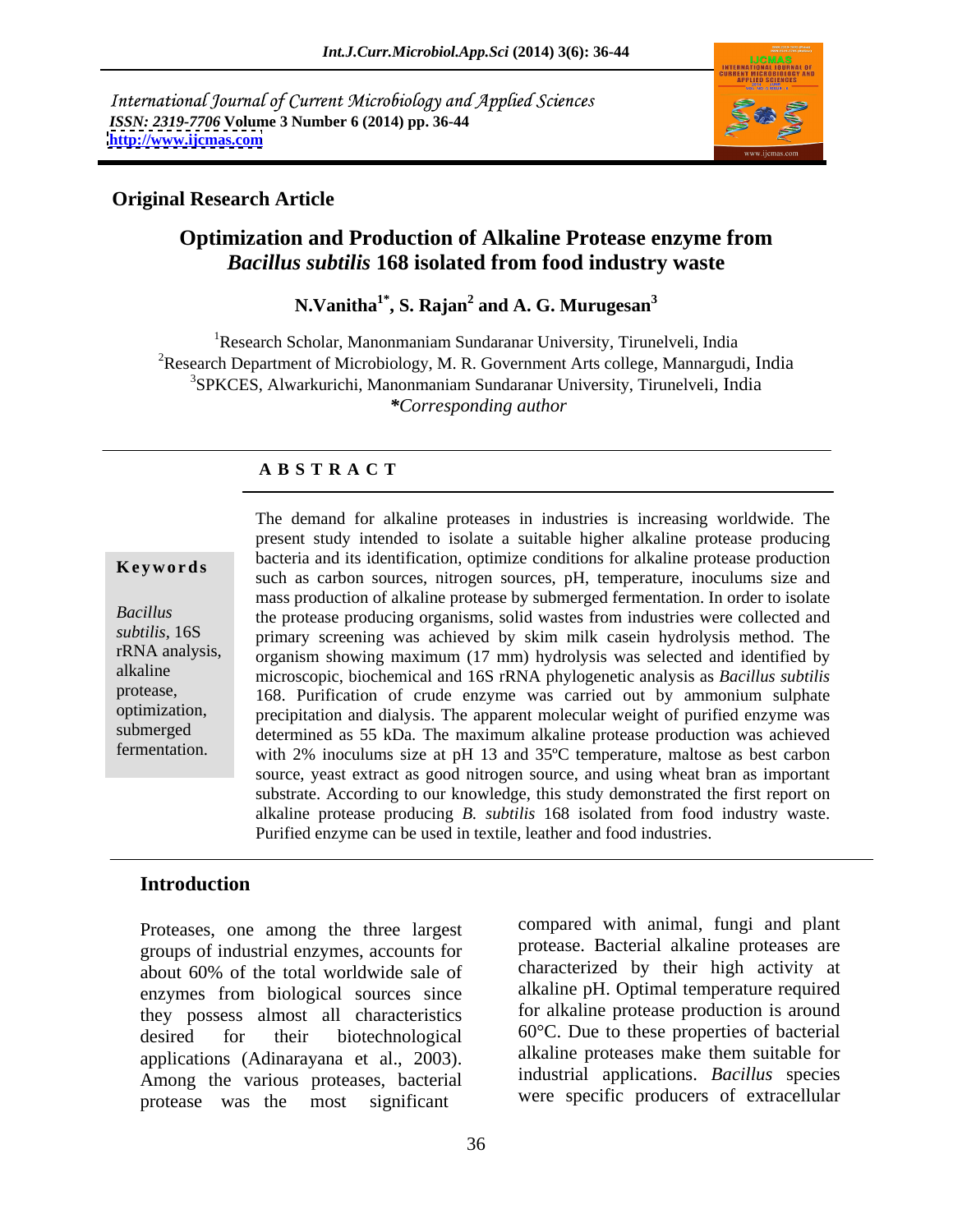posses considerable industrial potential weight/liter) of complex carbohydrates, due to their biochemical diversity and proteins, and other media components wide applications in detergents, leather (Aunstrup, 1980). With a view to develop processing, silver recovery, medical an economically feasible technology, purposes, food processing, feeds, and research efforts are mainly focused on to chemical industries, as well as tannery improve the yields of alkaline proteases waste treatment (Vijay et al., 2010). and to optimize the fermentation medium

Production of alkaline protease was carried out generally using submerged potency of *Bacillus* sp., and to optimize fermentation. It is advantageous than other various parameters for alkaline protease methods due to its consistent enzyme production with defined medium, better process conditions and improved **Materials and Methods** downstream processing (Prakasham et al., 2006). Microbial proteases producing industries are always in search of new and cheaper methods to enhance the protease Three different solid samples (leather, production as well as to decrease the food industrial waste and slaughter house market price of this enzyme (Mukherjee et al., 2008). The use of cost effective growth according to microbiological procedures medium for the production of alkaline and shifted to the laboratory for further proteases from an alkalophilic microorganisms is especially important, because these enzyme account for approximately 25% of the world wide

The growth and enzyme production of the plates. The plates were incubated for 48h organism are strongly influenced by at 37 C and protease producers were medium components like carbon and selected by observation of zone of nitrogen sources. Besides the nutritional hydrolysis around the colonies (Genkal et factors the cultural parameters is the al., 2006). primary task in a biological process. So, the media components and cultural conditions are need be optimized. It is essential that these organisms be provided All the screened organisms were identified with optimal growth conditions to increase based on morphology, cultural and enzyme production. The culture conditions biochemical characteristics (Koneman et that promote protease production were al., 1994). The higher yielding strain was

protease under extremes of conditions culture conditions promoting cell growth. using simple carbon sources (Gupta et al*.,* In the industrial production of alkaline 2002). proteases, technical media were usually Alkaline proteases of microbial origin concentrations (100–150 g dry employed that contained very high  $concentrations$   $(100-150$  g dry and to optimize the fermentation medium and production conditions. The present study was aimed to evaluate the usage production under submerged fermentation.

# **Materials and Methods**

## **Collection of samples**

waste) were collected in sterile container analysis.

# **Screening of protease producers**

enzyme consumption (Gessesse, 1997). The collected samples were serially diluted and streaked on skin milk agar al., 2006).

### **Identification of isolates**

found to be significantly different from the identified by making use of 16S rRNA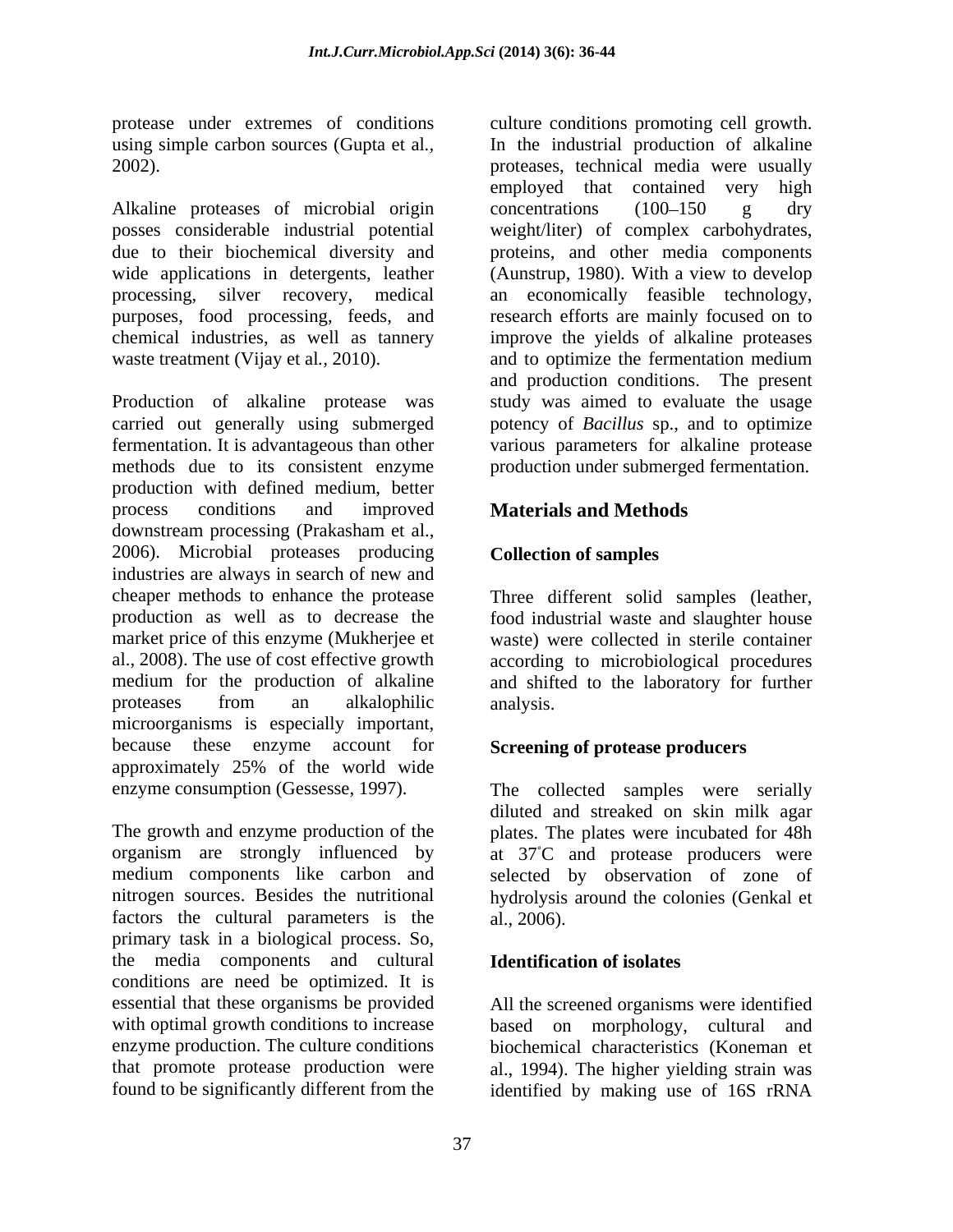sequencing using forward  $(5' -$  determined. One unit of protease activity AGAGTTTGATCCTGGCTCAG-3 ) and was defined as the amount of enzyme reverse (5' -TACCTTGTTACGACTT 3') required to liberate 1 µg/ml tyrosine under primers. The sequence similarity search was done for the 16S rRNA sequence the maximum aligned sequence through BLAST search (Krishnan et al., 2012).

The total protein contents of the samples were determined according to the method Standard methods were adopted to described by Lowry s method using optimize the parameters like cultural Bovine Serum Albumin (BSA) as conditions, carbon, nitrogen, temperature, standard. Enzyme activity was determined using culture supernatant collected by centrifuging culture broth at 10, 000 rpm for 15min. Protease activity was measured by standard assay procedure proposed by Akcan and Uyar, 2011. About 0.5ml of 0.5% casein and 1.25ml of tris buffer (pH- 8.0 to 14.0) was added into 0.2ml of each of the culture supernatant separately. Mixture was incubated for 30 min at  $37^{\circ}$ C. About 3ml of trichloroacetic acid was added and incubated at  $40^{\circ}$ C for 10 min to form precipitate. The mixture was centrifuged at 10,000rpm for 15min and 0.5ml of supernatant was collected.

Reagent containing sodium carbonate, alkaline protease copper sulphate, sodium potassium tartarate was mixed with 1ml of Folin- The culture filtrate (crude protease) was phenol reagent. The mixture was collected aseptically after upstream incubated at dark for 30 minutes to form blue colour. The absorbance was read at conditions. The required volume of the 660 nm to determine the optical density of each sample. The obtained OD was extrapolated in the standard graph. The standard curve was obtained for series of filtrate containing protease were collected known concentrations of bovine serum albumin. From the graph, the amount of protein liberated due to the action of by ammonium sulfate fractionation the enzyme protease in the supernatant was concentration of ammonium sulphate

the experimental conditions.

using online search tool called BLAST Enzyme activity = OD value X amount of [\(http://www.ncbi.nlm.nih.gov/blast\).](http://www.ncbi.nlm.nih.gov/blast) The protein released (µg)/ concentration of unknown organism was identified using substrate X time of incubation X weight of the sample state of the sample of the sample

## **Characterization of protease enzyme enzyme production (Das and Prasad, Optimization of conditions for enhanced 2010)**

Standard methods were adopted to pH, inoculum size and substrates.

# **Mass production of alkaline protease**

 ${}^{0}$ C. fermentation period, the whole culture  ${}^{0}C$  for 10 min to minutes, to remove the cellular debris and The fermentation was carried out in a sterile Stirred Bed Reactor (SBR). The vessel was maintained at optimized temperature, pH and other & incubated for 48h in a shaking incubator. At the end of both was centrifuged at 10,000 rpm for 15 the clear supernatant was used for enzyme analysis.

## **Characterization of partially purified alkaline protease**

collected aseptically after upstream production in a SBR under controlled spent media was centrifuged at 10,000 rpm for 15 min at 4ºC in order to obtain a cell free filtrate. About 200 ml of the cell free and their proteolytic activity was determined. Protease enzyme was purified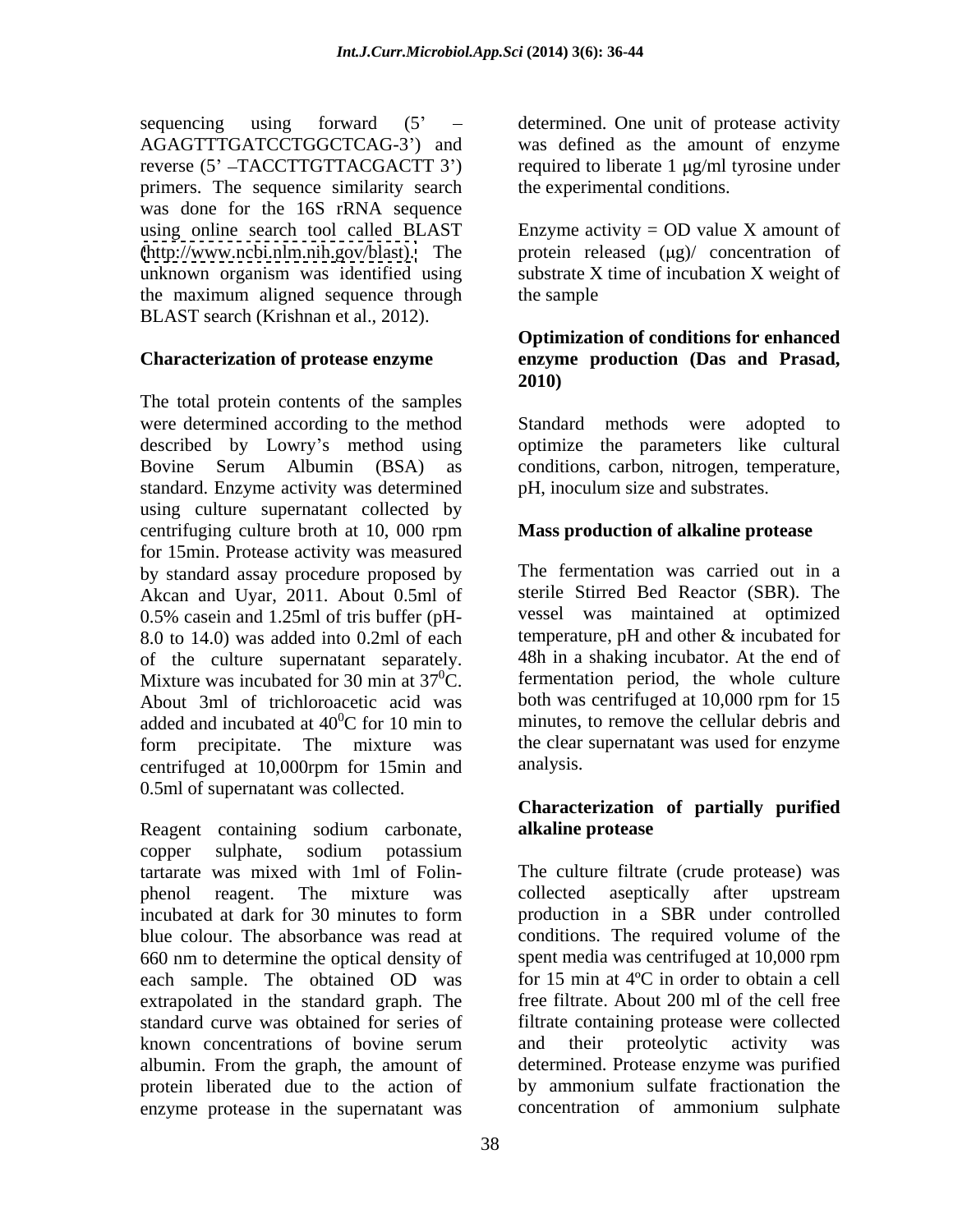required for precipitation varies from showed maximum of 17 mm diameter of protein to protein and should be determined empirically. The two milliliter of the crude protease enzyme was first The zone of hydrolysis was due to brought to 20% (w/v) saturation with solid protease enzyme produced by the isolates ammonium sulfate (enzyme grade) and on Skim milk agar media. Narendra et al., 100% saturated dialysis against distilled (2012) reported that about 25 organisms water in a dialysis bag (cut off 30) for 3 h, followed by dialysis against phosphate to Ravulapalem village, East Godavari buffer at pH 7.0. The obtained protease enzyme preparation was concentrated against crystals of sucrose and kept in the positive strain. These researchers refrigerator at 4ºC. The enzyme activity explained that, Indian soil is best for and protein content was determined for alkaline protease producing bacteria. The salted out dialyzed enzyme fractions. The enzyme activity of the purified fractions of spore-forming, gram-positive rod, which the alkaline protease after harvesting, was identified as *Bacillus* sp. ammonium sulfate precipitation and Siddalingeshwara et al., (2010) similarly dialysis was determined by the method of isolated fifty-three bacterial isolates from Gomori (1955). Separation and size various fields of cosmopolitan city of determination of enzyme was performed Karachi, out of which 25 were alkaline by SDS-PAGE (Joo et al., 2002).

Alkaline proteases has considerable industrial potential in detergents, leather processing, silver recovery, medical purposes, food processing, feeds and chemical industries, as well as tannery waste treatment . At present, the largest part of the hydrolytic enzyme market is occupied by the alkali proteases. Extreme environments are important sources for isolation of microorganisms for novel industries and enzymes production.

Hence, in this present study the protease producing bacteria were isolated from tannery, food industry; and slaughter house industrial effluent discharge site. Five different protease producers were selected based on zone of hydrolysis and<br>named as  $PD - 1$ ,  $PD - 2$ ,  $PD - 3$ ,  $PD - 4$ named as  $PD-1$ ,  $PD-2$ ,  $PD-3$ ,  $PD-4$  under different parameters like growth in and  $PD - 5$ . Among the five isolates, the isolate PD - 4 isolated from food industry

showed maximum of 17 mm diameter of zone of hydrolysis.

protease enzyme produced by the isolates on Skim milk agar media. Narendra et al., (2012) reported that about <sup>25</sup> organisms were recovered from different fields near district, Andhra Pradesh, India. Five isolates were considered as protease positive strain. These researchers isolated proteolytic strain (PD4) was was identified as *Bacillus* sp. isolated fifty-three bacterial isolates from protease producers.

### **Results and Discussion Alkaline protease activity of the protease producing isolates**

After isolating five different bacterial strains, each isolates was screened for their enzymatic activity at different alkaline pH conditions (pH 8.0 to 14.0). During this screening step, PD4 exhibited more enzymatic activity in all pH conditions when compared to all other isolates. The maximum alkaline proteolytic activity was exhibited at pH 13.0 (170.32  $\pm$  1.5IU/ml). The difference in enzymatic activity at different pH among the five different isolates was presented in Figure 1.

## **Optimization of conditions for enhanced enzyme production**

The enzyme production was optimized under different parameters like growth in different carbon sources, nitrogen sources, pH, temperature, and substrates. All the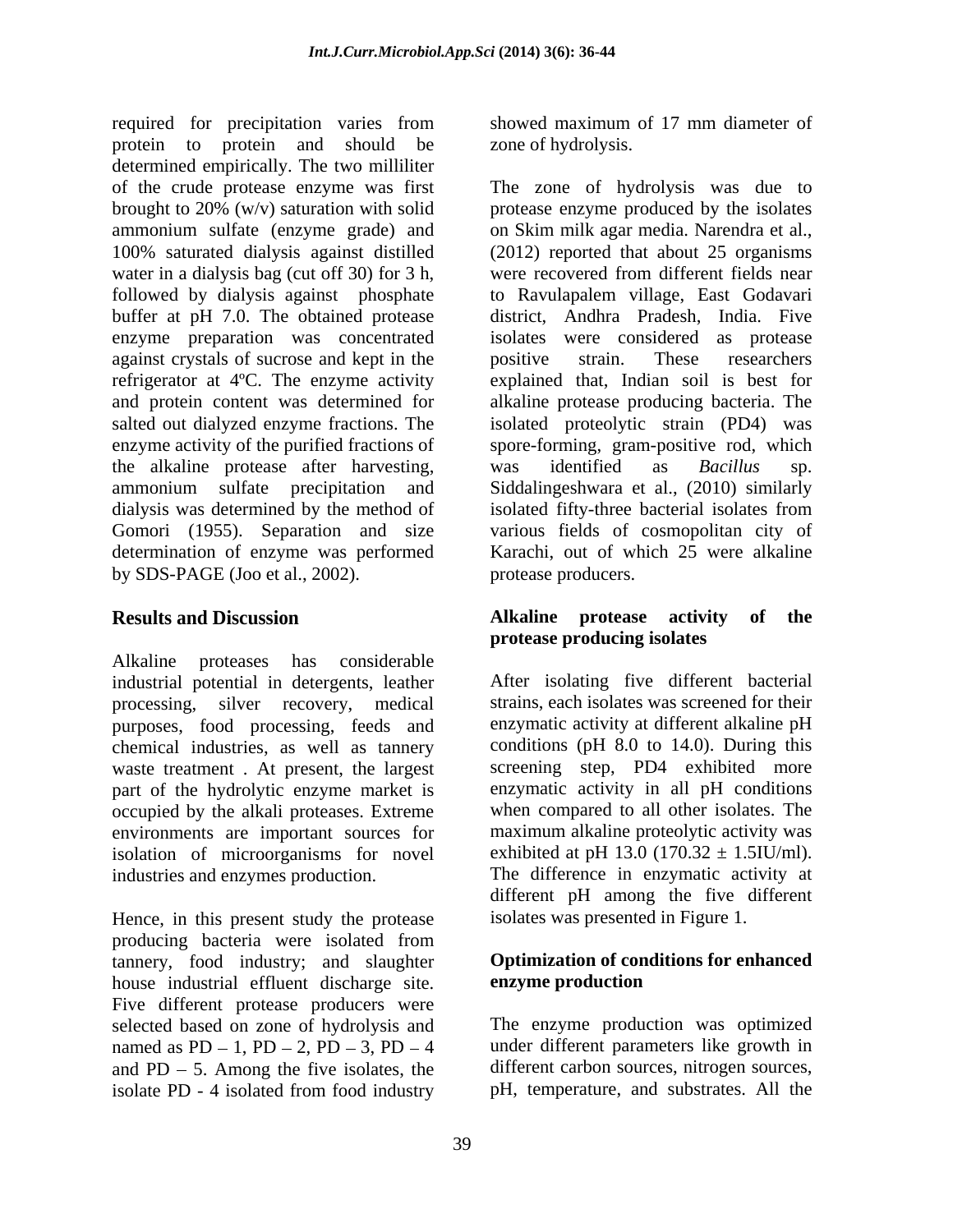strain to determine the enzymatic activity

Of various carbon sources used, maltose exhibited maximum enzyme activity of Since the organism has industrial prefers to utilize the maltose as the carbon served as important nutrient source for the about  $696.3 \pm 4.4$ IU / ml for PD-4. Atalo been submitted to the Genbank and Gashe (1993) showed that yeast extract and peptone can induce the alkaline protease production in glucose<br>medium. PD4 strain exhibited best production of protease was at 35°C with the yield of  $696.3\pm4.41$  IU/ml. two percentage inoculum yielded good enzyme

directed to explore the means to reduce the green gram husk which are highly **protease** from *Bacillus subtilis* was involved in the protease enzyme purified using ammonium sulphate molasses, sago waste and Black gram bral) wheat Bram exhibited maximum enzyme

parameters were analyzed using PD- 4 activity of  $585.5 \pm 3.3$  IU /ml. In the of protease (Table. 1). the best inducer of protease enzyme present study, wheat bran was found to be production.

about  $493.5 \pm 5.0$ IU/ml. Previous works potentiality it was identified by 16S rRNA substantiates that depending on the species method, which is found to be the novel and source of the organism carbon source and accurate method for identifying requirement varies. Isolated organism unknown species. The DNA from the source. Next to the carbon, nitrogen was rRNA was amplified and sequenced. The protease production. Of the various rRNA sequence data showed that strain nitrogen sources used; yeast extract had highest homology (100%) with exhibited the highest enzyme activity of *Bacillus subtilis* 168. The sequence has Since the organism has industrial isolate PD4 was isolated and the 16s BLAST analysis of PD4 using its 16S been submitted to the Genbank (KJ668820).

medium. PD4 strain exhibited best carried out under controlled cultural productivity. cellular debris and the clear supernatant Irfan et al., (2009) found that the optimum Harvested media containing the crude inoculum size of 2% showed the by protease was partially purified by maximum activity. However a further ammonium sulfate precipitation and increase in inoculum size decreased dialysis. The supernatant collected after enzyme production by *B. megaterium*. centrifugation of harvest media was<br>During the recent years, efforts have been been precipitated with 100% saturated protease production cost through shaped precipitates were obtained during improving the yield, and the use of either the incubation of crude enzyme and cost free or low cost feed stocks or ammonium salt mixtures (Plate- 2). In the agricultural by products as substrate like present study, the enzyme alkaline production (Prakasham et al., 2006). The precipitation method. The needle shaped effect of agro based by products as protein precipitate exhibited 55kDa in alternative substrate on bacterial protease size. The molecular weight of the protease production under submerged fermentation reported by Sousa et al*.,* 2007 that the was studied using five different substrates purified enzyme migrated as a single band (Rice bran, wheat bran, sugarcane with an apparent molecular weight of 46 Bulk production of *B. subtilis* (PD4) was conditions in a stirred bed reactor. At the end of each fermentation period, the culture broth was harvested to remove the was used for characterization of enzyme. Harvested media containing the crude protease was partially purified by centrifugation of harvest media was precipitated with 100% saturated ammonium sulfate. Very sharp needle protease from *Bacillus subtilis* was purified using ammonium sulphate kDa in SDS-PAGE.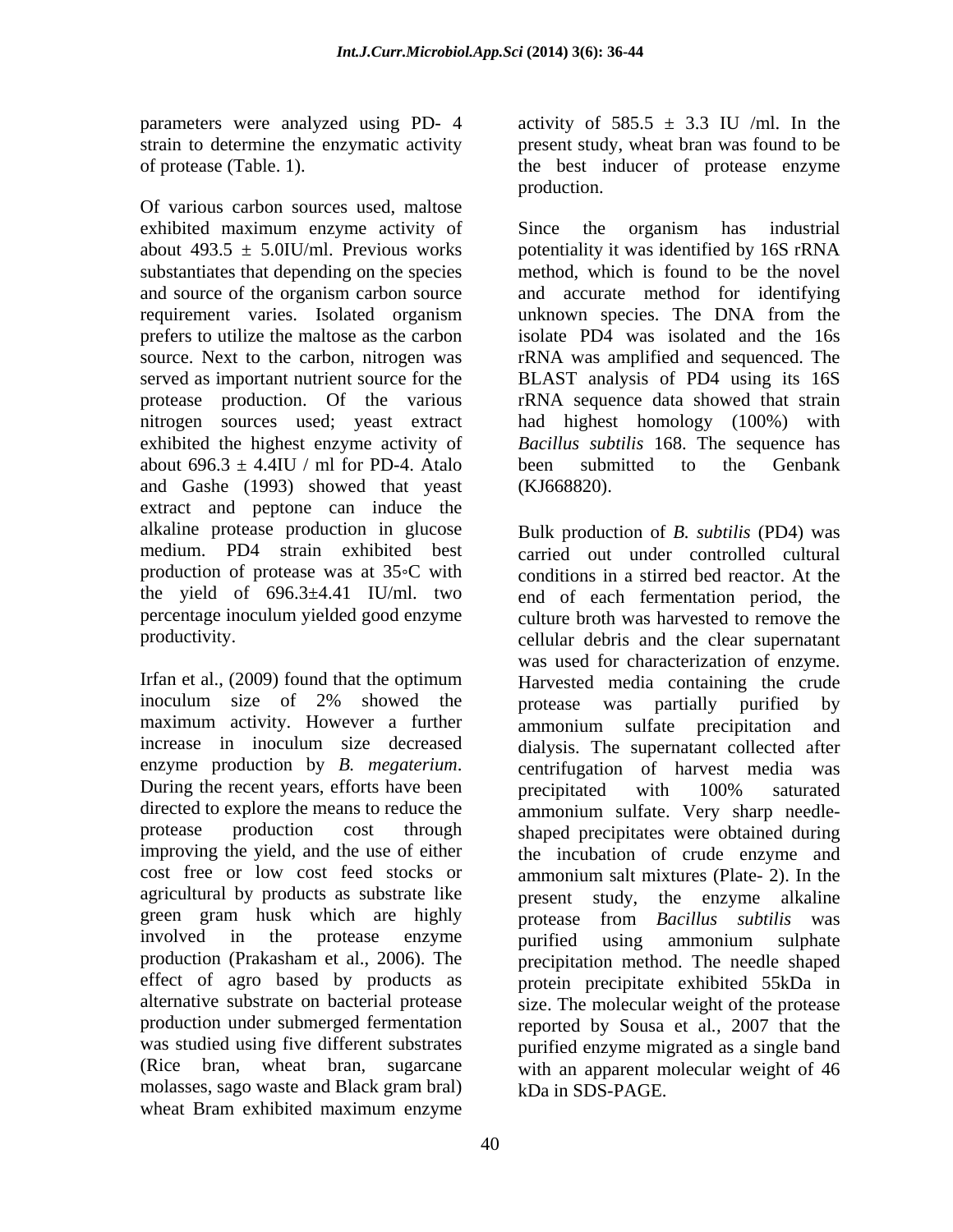

| Table.1 O | 168<br>mization of conditions for alkaline protease production using B, <i>subtilis</i> 1<br>⊥ ∪ |  |
|-----------|--------------------------------------------------------------------------------------------------|--|
|           |                                                                                                  |  |

| <b>Parameters</b>       |                    | Enzyme activity (IU/ml)) |
|-------------------------|--------------------|--------------------------|
| <b>Carbon sources</b>   | Glucose            | $344.7 \pm 1.5$          |
|                         | Sucrose            | $182.2 \pm 6.0$          |
|                         | Maltose            | $493.5 \pm 5.0$          |
|                         | Lactose            | $211.7 \pm 2.1$          |
|                         | Fructose           | $126.0 \pm 4.0$          |
| <b>Nitrogen sources</b> | Peptone            | $495.6 \pm 4.7$          |
|                         | Yeast extract      | $696.3 \pm 4.4$          |
|                         | Ammonium sulphate  | $195.2 \pm 2.5$          |
|                         | Ammonium chloride  | $354.2 \pm 3.5$          |
|                         | Beef extract       | $208.3 \pm 5.0$          |
| Temperature             | $30^0$             | $275.5 \pm 3.9$          |
|                         | $35^0$             | $442.6 \pm 7.4$          |
|                         | $40^0$             | $174.3 \pm 6.0$          |
|                         | $45^0$             | $75.4 \pm 4.7$           |
|                         | $50^0$             | $137.0 \pm 8.4$          |
| Inoculum size (%)       | 2                  | $464.9 \pm 1.5$          |
|                         |                    | $238.6 \pm 1.7$          |
|                         | 6                  | $163.8 \pm 4.5$          |
|                         | 8                  | $50.9 \pm 1.5$           |
|                         | 10                 | $20.8 \pm 1.0$           |
| <b>Substrates</b>       | Rice bran          | $11.9 \pm 1.8$           |
|                         | Wheat bran         | $585.5 \pm 3.3$          |
|                         | Sugarcane molasses | $208.2 \pm 1.3$          |
|                         | Sago waste         | $190.8 \pm 2.9$          |
|                         | Black gram bran    | $460.7 \pm 1.6$          |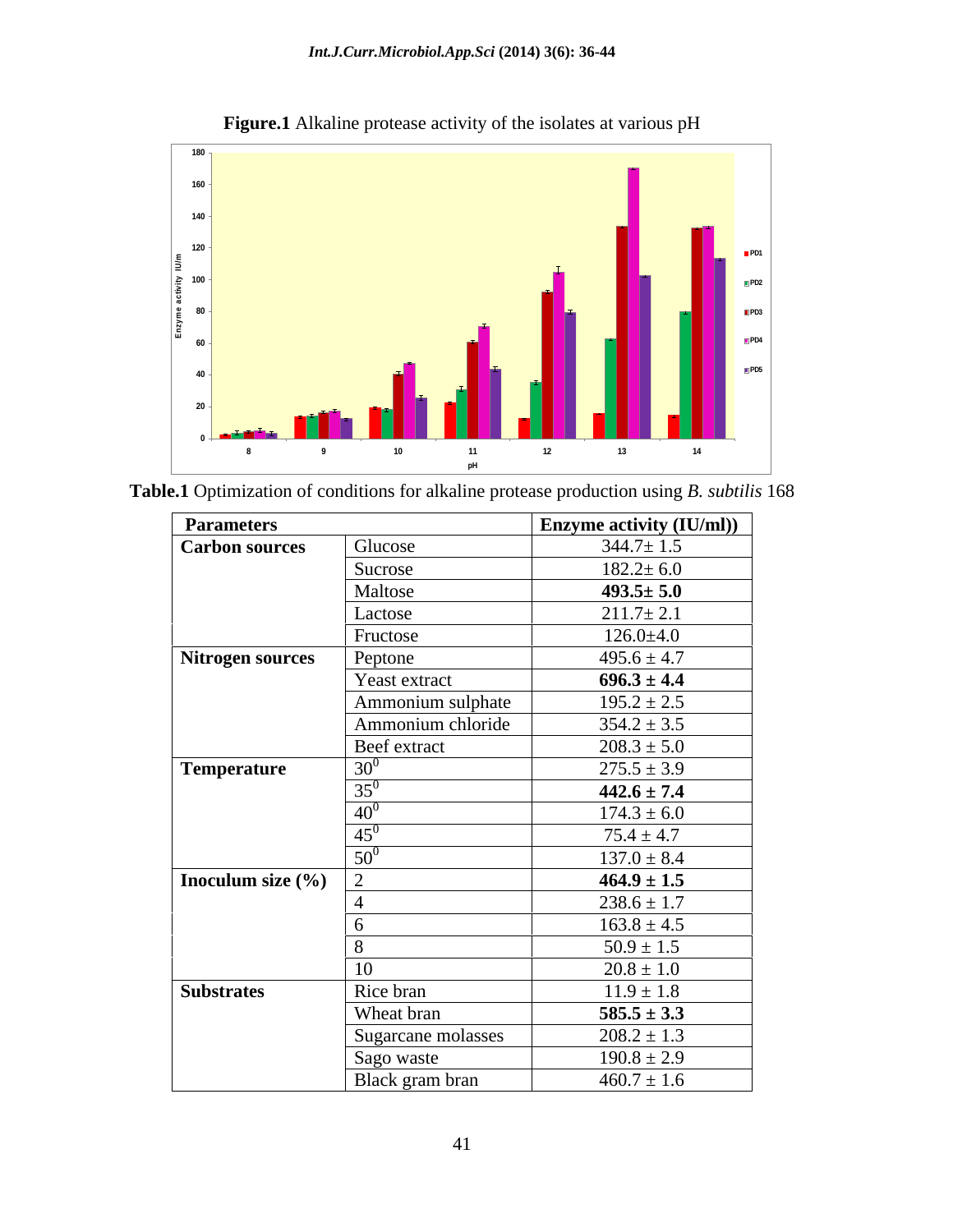

**Figure.3** Needle shaped enzyme precipitate



**Figure.4** SDS – PAGE pattern of Protease enzyme

*Fiennoac6nomyces* sp. HS 682 have been reported to be stable towards detergents to some extent. Of these the M-protease of

These results were in accordance with *Bacillus* sp. KSM-K16 has been reported literature reports, where most of the to be retaining 70% of its original activity molecular mass of protease from *Bacillus*  after incubation for three weeks in a *genusis* was less than 50 kDa. The commercial heavy-duty liquid detergent alkaline proteases of some bacteria such as with pH 9.6 at 40°C (Kwon et al., 1994). *Bacillus subtilis* RM 615, *Bacillus* sp. Y, *Bacillus* sp. KSM-K16, *Vibrio*  of the higher enzyme stability under *metschnikovii* RH530 and various conditions and production at lower The study therefore concludes that because cost can be commercialized for industrial applications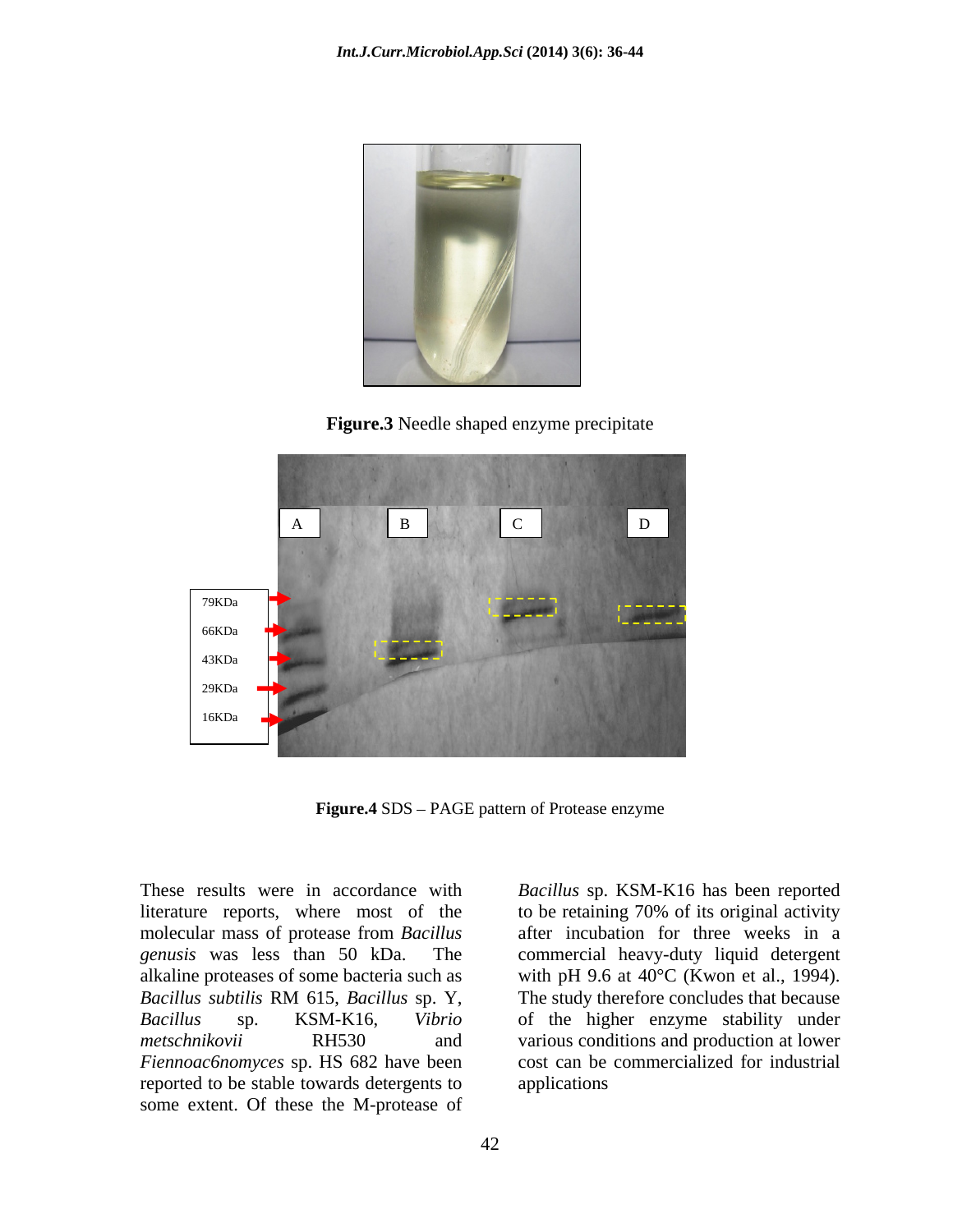- Adinarayana, K, Ellaiah, P, Prasad, D, 2003. Purification and partial (Colwick, S.P. and Kaplan, N.O)
- Akcan, N and Uyar, F., 2011. Production and Biotechnol. 59:15 32
- Atalo, K and Gashe, B. A., 1993. Protease
- AH (Ed) Microbial enzymes and
- Darani, K., Falahatpishe. H.R., and Jalai.
- Das, G and Prasad, M.P. 2010. Isolation,
- Genkal, H., and Tari. C., 2006. Alkaline Extracellular alkaline proteases from habitats. Enzyme and Microbial 413 - 418.
- Gessesse, A, 1997. The use of nugmeal as alkalophilic *Bacillus* sp.  $AR - 009$  265 - 273. Bioresource Technology,  $62$ ,  $59 - 61$ .
- **References** Gomori, G. 1955. Preparation of buffers for use in enzyme active studies, in methods in Enzymology, Vol.I. Eds.
	- characterization of thermo stable Gupta, R., Beg, Q.K. and Lovenz, P. 2002. serine alkaline protease from a newly **Exercical** alkaline Proteases. isolated *Bacillus subtilis* PE-II, AAPS Molecular approaches and industrial Pharma Sci Tech, 4: 440 448. applications, Applied Microbiology Bacterial alkaline Proteases. and Biotechnol.  $59:15-32$
	- of extracellular alkaline protease from Irfan, M., Gulsher. M., Nadeem, M., Syed. *Bacillus subtilis* RSKK96 with solid Q and Baig. S.,2009. Evaluation of state fermentation, Eur. Asian Journal Cultural conditions for thermostable of BioSciences*,* 5, 64-72. -Amylase production by *Bacillus* sp. Pak. J. Biochem. Mol. Biol, 42:43-48.
- production by a thermophilic *Bacillus*  Joo. H.S., Kumar, C.G. Park, G.C., Kim, species (P-001A) which degrades K.M., Paik, S.R. and Chang, C.S. various kinds of fibrous proteins. 2002. optimization of the production Biotechnol, Lett, 11, 1151-1156. of an extracellular alkaline protease Aunstrup, K., 1980. Proteinases, In: Rose from Bacillus Horikoshi. Process Biochemistry 38:  $155 - 159$ .
	- bioconversions, Academic Press, Koneman, E.W., William, M. J., Stephen, New York, 50–114. D. A., Schreeken, B., Washington, M. 2008. Alkaline protease diagnosis of infections diseases. production on date waste by an *In*. Introduction to diagnostic alkalophillic *Bacillus* sp. 2-5 isolated from soil. African J. Biotechnol., C.W. 1994. Laboratory and clinical *In*.Introduction to diagnostic Microbiology. J.B. Lippincott Company, 1 Philadelphia: 1 -19.
	- 7:1536-1542. Purification and Mass production of alkaline protease from *Bacillus* protease enzyme from *Bacillus subtilis.* International Research Krishnan, R. Muthusamy.A and Saravanan, K. 2012. Isolation of alkaline protease from *Bacillus subtilis* AKRS3, African J. Biotech,  $11(69) : 13415 - 13427.$
	- Journals of Microbiology 1(2): 026 Kwon, Y, T., Kim, J, O., Moon, S, Y., 031 Lee, H, H., and Rho, H, M, 1994. Protease production from alkalophilic alkalophilic LG brio rnetschnikovii *Bacillus* sp., isolated from natural strain RH 530, Biotechnol, Lett., 16, Extracellular alkaline proteases from alkalophilic LG brio rnetschnikovii strain RH 530, Biotechnol, Lett., 16, 413 - 418.
	- Technology 39: 703 710. Lowry, O.H., N.J. Rosebrough, A.L. Farr low – cost substrate for the measurement with the folin Phenol production of alkaline protease by the reagent. J. Biological Chemistry, 193: and R.L. Randall, 1951. Protein  $265 - 273$ .
	- and same properties of the enzyme, Mukherjee, P.K. Das, P and Rao, P.S.S. 2008. Time trends in MB-PB ratio among untreated leprosy patients